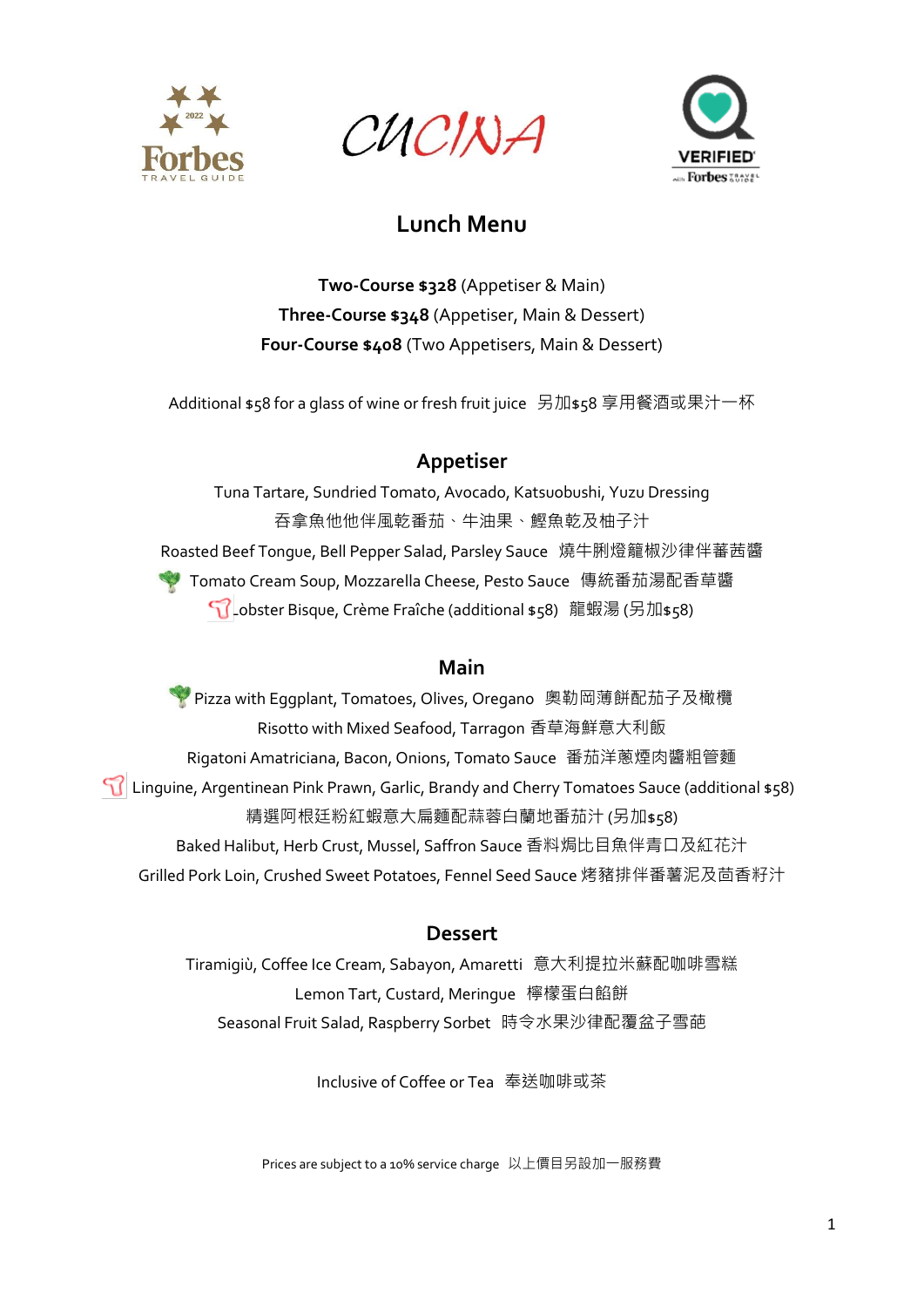

CUCINA



**Two-Course \$328** (Appetiser & Main) **Three-Course \$348** (Appetiser, Main & Dessert) **Four-Course \$408** (Two Appetisers, Main & Dessert)

Additional \$58 for a glass of wine or fresh fruit juice 另加\$58 享用餐酒或果汁一杯

### **Appetiser**

Hamachi Tartare, Tomato, Apple, Lemon Oil, Caviar 油甘魚韃靼伴番茄蘋果、檸檬油及魚子醬 Vitello Tonnato, Roasted Veal, Tuna, Anchovy & Mayonnaise Sauce, Capers 薄牛仔伴呑拿魚汁 **Mushrooms Cream Soup with Cheese Croutons** 磨菇忌廉湯 Lobster Bisque with Crème Fraîche (additional \$58) 龍蝦湯 (另加\$58)

### **Main**

Flatbread with Chicken, Red Onion, Bell Pepper 雞肉、紅洋蔥、燈籠椒薄餅 Ravioli with Mushrooms, Parmesan Cheese, Butter & Sage Sauce 意大利雲吞釀蘑菇及帕馬森芝士、鼠尾草牛油汁 Penne with Smoked Salmon, Dill Cream Sauce 煙燻三文魚蒔蘿忌廉汁長通粉 Linguine, Argentinean Pink Prawn, Garlic, Brandy and Cherry Tomatoes Sauce (additional \$58) 精選阿根廷粉紅蝦意大扁麵配蒜蓉白蘭地番茄汁(另加\$58) Pan-fried Fillet of Barramundi, Creamy Spinach, Lemon-Mushroom Sauce 香煎盲鰽伴菠菜檸檬蘑菇汁 Roasted Chicken Leg "Diavola Style ", Lemon Chili Sauce 烤雞腿肉配香辣檸檬汁

### **Dessert**

Panna Cotta, Fresh Mango, Mango Pearls 芒果奶凍 Chocolate Brownie, Vanilla Ice Cream, Orange Sauce 朱古力布朗尼配雲呢拿雪糕 Seasonal Fruits Salad, Lemon Sorbet 生果拼盤配檸檬雪葩

Inclusive of Coffee or Tea 奉送咖啡或茶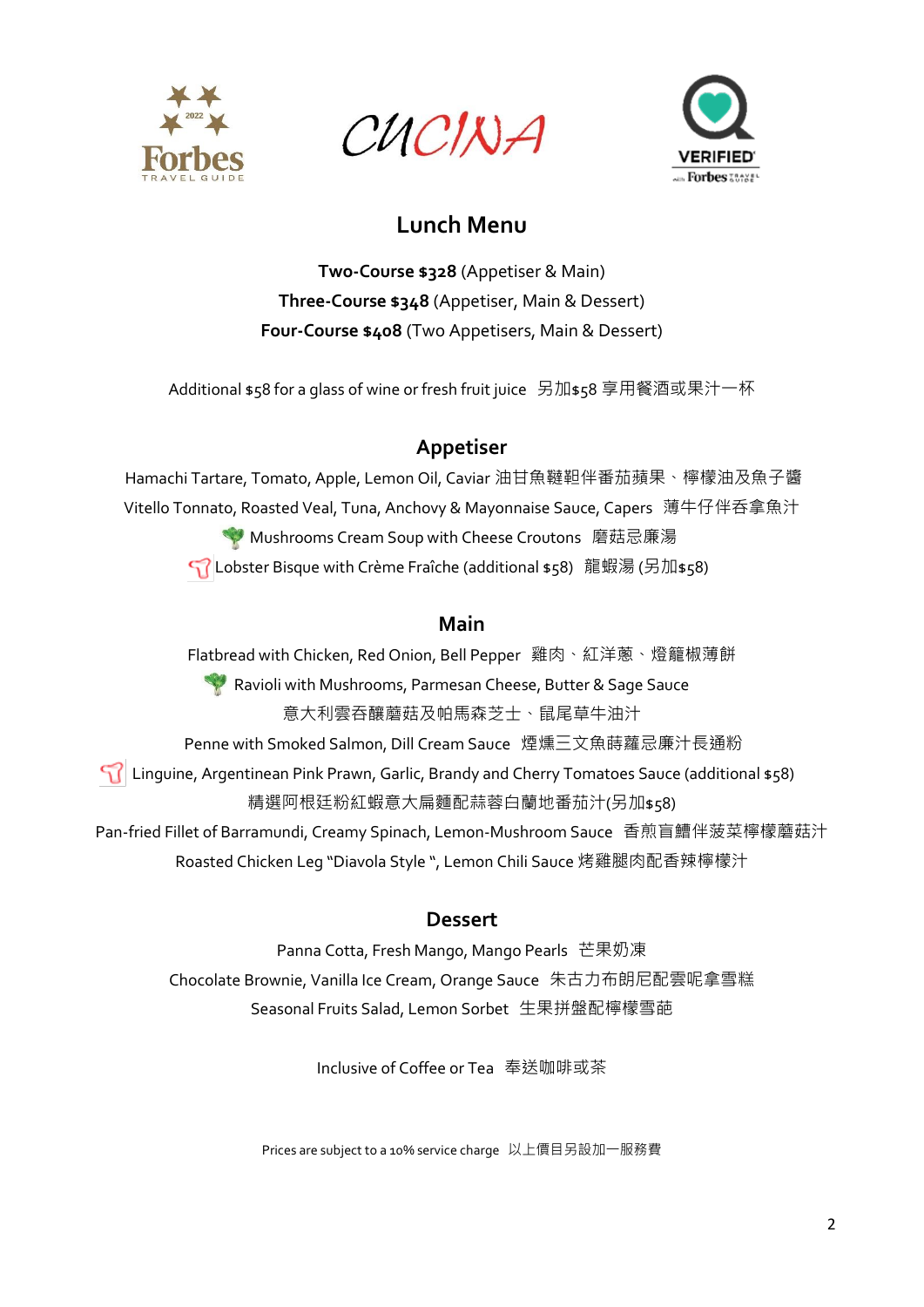

CUCINA



**Two-Course \$328** (Appetiser & Main) **Three-Course \$348** (Appetiser, Main & Dessert) **Four-Course \$408** (Two Appetisers, Main & Dessert)

Additional \$58 for a glass of wine or fresh fruit juice 另加\$58 享用餐酒或果汁一杯

### **Appetiser**

Mixed Seafood Salad, Tomato, Cucumber, Lemon Oil Dressing 海鮮配番茄青瓜沙律伴檸檬油 Beef Carpaccio, Rocket Salad, Parmesan Cheese, Lemon Oil Dressing 生牛肉片伴火箭菜及巴馬芝士 Potato & Leek Soup, Scallop, Shrimps and Chives 帶子海蝦薯仔大蒜湯 Lobster Bisque, Crème Fraîche (additional \$58) 龍蝦湯 (另加\$58)

### **Main**

◆ Pizza, Zucchini, Onions, Bell Peppers 素食薄餅 Spaghetti, Mixed Seafood, Arrabbiata Sauce 香辣番茄汁雜錦海鮮意大利麵 Risotto with Paprika, Bell Peppers, Chorizo 辣肉腸燈籠椒意大利飯 Linguine, Argentinean Pink Prawn, Garlic, Brandy and Cherry Tomatoes Sauce (additional \$58) 精選阿根廷粉紅蝦意大扁麵配蒜蓉白蘭地番茄汁 (另加\$58) Baked Orange Roughy Fillet, Calamari, Marinara Sauce 焗橙鯛魚柳伴魷魚配番茄汁 Braised Beef, Mashed Potatoes, Mushrooms and Roots 意式燴牛肉伴薯蓉、蘑菇及根菜

### **Dessert**

Mixed Berries Napoleon, Vanilla Ice Cream, Raspberry Sauce 雜莓拿破崙 Cream Puff, Chocolate Glaze, Passion Fruit Sauce 朱古力忌廉泡芙配熱情果汁 Seasonal Fruits Salad, Lemon Sorbet 生果拼盤配檸檬雪葩

Inclusive of Coffee or Tea 奉送咖啡或茶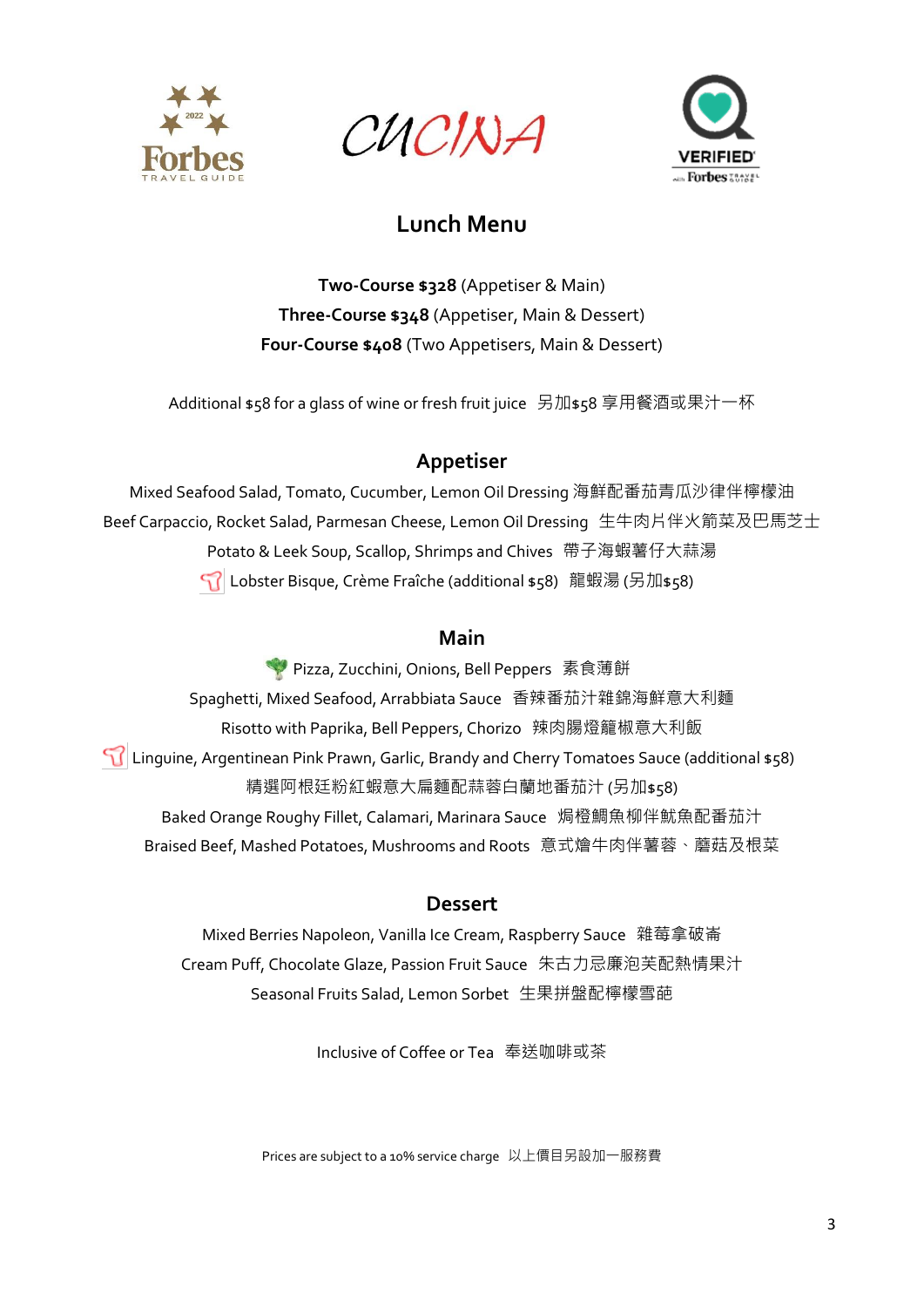

CUCINA



**Two-Course \$328** (Appetiser & Main) **Three-Course \$348** (Appetiser, Main & Dessert) **Four-Course \$408** (Two Appetisers, Main & Dessert)

Additional \$58 for a glass of wine or fresh fruit juice 另加\$58 享用餐酒或果汁乙杯

### **Appetiser**

Chicken Breast Salad, Bell Peppers, Onions, Tomato Salsa 雞胸、燈籠椒及洋蔥沙律伴番茄莎莎醬 **N** Burrata Cheese, Mix Vegetables Caponata, Basil Pesto 布拉塔芝士配酸甜雜菜伴羅勒青醬 Pumpkin Soup, Sautéed Shrimp, Balsamic Vinegar 海蝦南瓜湯 Lobster Bisque, Crème Fraîche (additional \$58) 龍蝦湯 (另加\$58)

#### **Main**

Pizza 'Diavola', Mozzarella, Spicy Salami 辣肉腸芝士薄餅 Penne, Mushrooms, Black Truffle Cream Sauce 黑松露忌廉蘑菇長通粉 Fusilli, Tuna, Olives, Tomato Sauce 吞拿魚橄欖螺絲粉配番茄汁 Linguine, Argentinean Pink Prawn, Garlic, Brandy and Cherry Tomatoes Sauce (additional \$58) 精選阿根廷粉紅蝦意大扁麵配蒜蓉白蘭地番茄汁 (另加\$58) Baked Seabass, White Beans, Coriander, Lobster Sauce 焗鱸魚配白腰豆、芫荽及龍蝦汁 Grilled Lamb Chops, Artichoke Purée, Mint Sauce 扒羊扒伴雅枝竹蓉及薄荷汁

### **Dessert 甜品**

Vanilla Crème Brûlée, Mixed Berries 雲呢拿焦糖燉蛋伴雜莓 Affogato, Rum Raisin Ice Cream, Coffee 冧酒咖啡雪糕 Seasonal Fruit Salad, Lemon Sorbet 生果拼盤配檸檬雪葩

Inclusive of Coffee or Tea 奉送咖啡或茶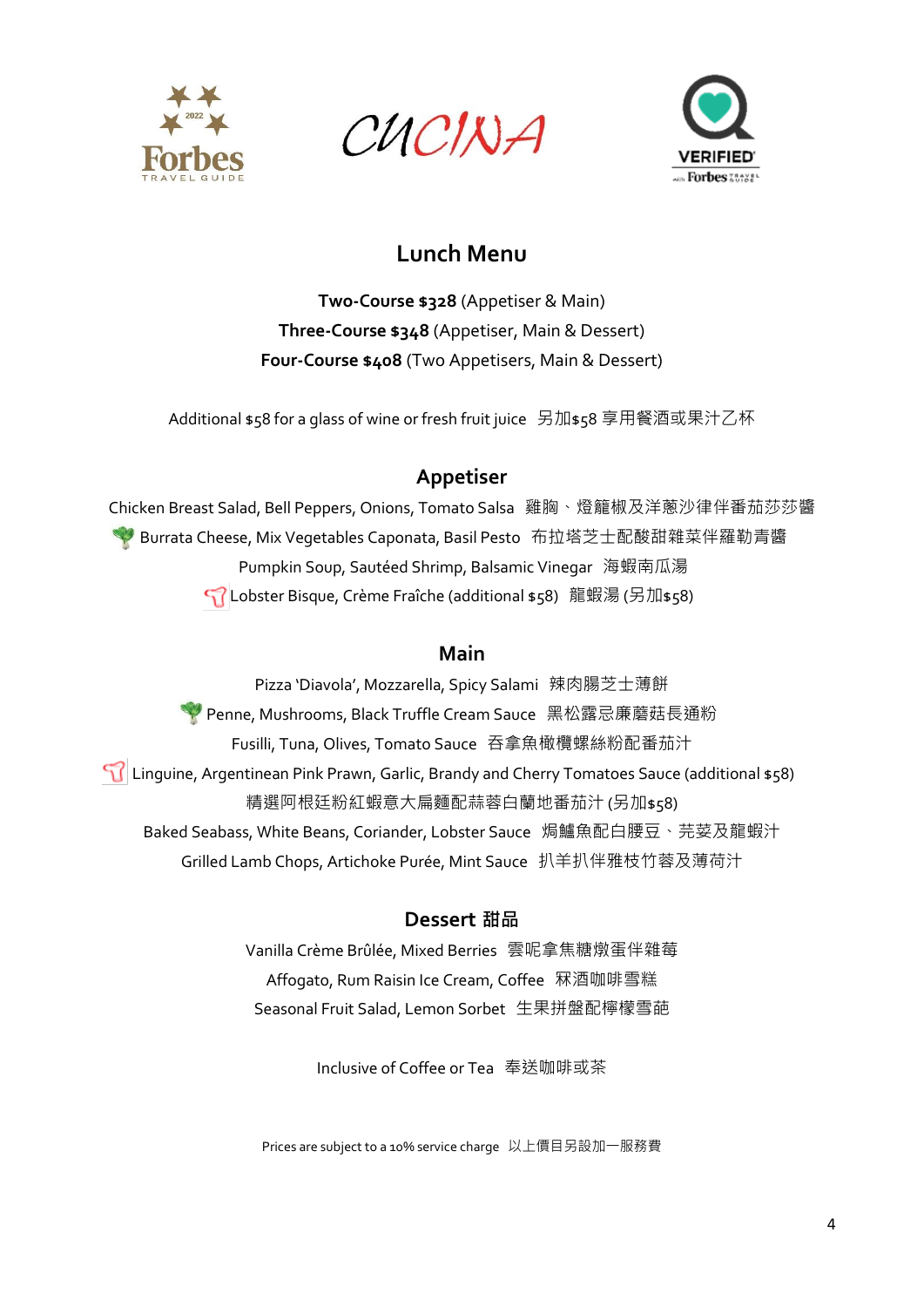

CUCINA



**Two-Course \$328** (Appetiser & Main) **Three-Course \$348** (Appetiser, Main & Dessert) **Four-Course \$408** (Two Appetisers, Main & Dessert)

Additional \$58 for a glass of wine or fresh fruit juice 另加\$58 享用餐酒或果汁一杯

### **Appetiser**

Caesar Salad, Seared Prawns, Parmesan Cheese, Croutons 大蝦凱撒沙律 Smoked Duck Breast, Duck Liver Mousse, Orange Dressing 煙鴨胸配鴨肝慕絲、香橙醬汁 Cauliflower Cream Soup, Pancetta Ham, Black Truffle 黑松露椰菜花忌廉湯 Lobster Bisque, Crème Fraîche (additional \$58) 龍蝦湯 (另加\$58)

#### **Main**

Pizza, Four Cheese 四式芝士薄餅

Spaghetti, Crab Meat, Garlic Oil & Chili, Asparagus, Tobiko 香蒜蟹肉蘆筍飛魚子意大利麵 Risotto, Pumpkin, Pancetta, Parmesan Sauce 南瓜意大利飯配煙肉、帕馬森芝士汁 Linguine, Argentinean Pink Prawn, Garlic, Brandy and Cherry Tomatoes Sauce (additional \$58) 精選阿根廷粉紅蝦意大利扁麵配蒜蓉白蘭地番茄汁 (另加\$58) Pan-fried Sea Bream Fillet, Broccoli Purée, Bell Peppers 香煎鯛魚柳配西蘭花蓉及燈籠椒 Grilled Sirloin Steak, Black Pepper Sauce 扒西冷牛扒配黑椒汁

#### **Dessert**

Chocolate Pudding, Amaretto, Coffee Ice Cream 朱古力布甸伴杏仁甜酒、咖啡雪糕 Grand Marnier Sabayon, Mixed Berries, Strawberry Ice Cream 甜酒沙巴翁伴雜莓士多啤梨雪糕 Seasonal Fruits Salad, Lemon Sorbet 生果拼盤配檸檬雪葩

Inclusive of Coffee or Tea 奉送咖啡或茶